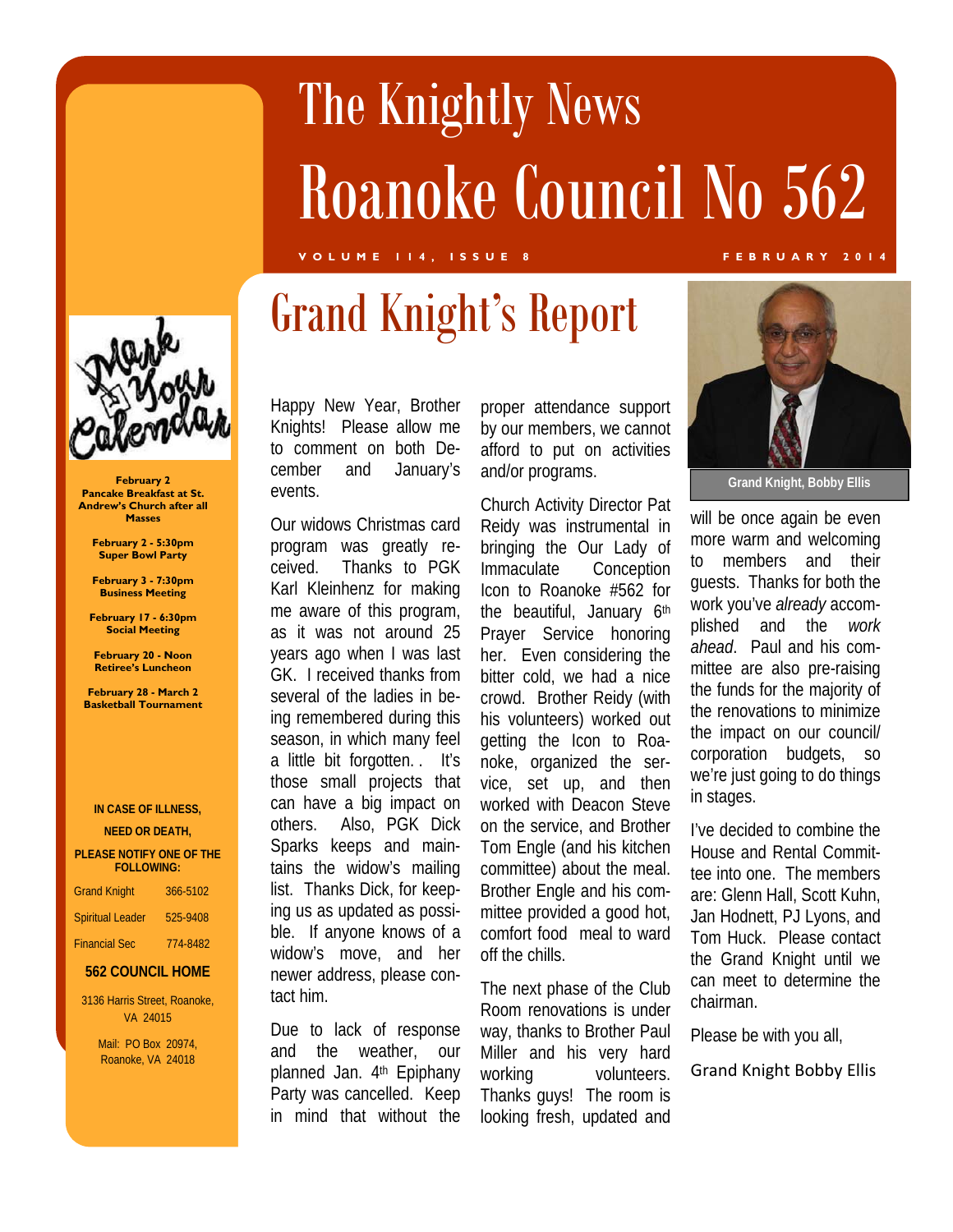| <b>Council Officers</b>                      |                           |              |
|----------------------------------------------|---------------------------|--------------|
| <b>Grand Knight</b>                          | <b>Bobby Ellis</b>        | 366-5102     |
| Dep. Grand Knight                            | <b>Bill DeBerry</b>       | 343-7849     |
| Spiritual Leader                             | Stephen O'Connell         | 525-9408     |
| Chancellor                                   | Pat Reidy                 | 725-8206     |
| Recorder                                     | Stephen Ratliff           | 774-4796     |
| Financial Sec.                               | Mike Lazzuri              | 774-8482     |
| Treasurer                                    | <b>Brian Ripple</b>       | 776-8285     |
| Lecturer                                     | Alex Nelson               | 774-5079     |
| Advocate                                     | P.J. Lyons                | 562-8332     |
| Warden                                       | Eric Schmucker            | 309-1417     |
| Inside Guard                                 | Joseph Colosimo           | 989-7969     |
| Outside Guard                                | <b>Steve Wirth</b>        | 797-8812     |
| Trustee, 3rd Year                            | Karl Kleinhenz            | 397-4028     |
| Trustee, 2nd Year                            | <b>Bob Canfield</b>       | 774-7554     |
| Trustee, 1st Year                            | Richard Sparks            | 563-1387     |
|                                              | <b>Committee Chairmen</b> |              |
| Program Director                             | John Krumpos              | 989-1985     |
| <b>Council Activities</b>                    | <b>Bill DeBerry</b>       | 343-7849     |
|                                              | <b>Glen Waldis</b>        | 982-0835     |
| <b>Community Activities</b>                  | Joe Colosimo              | 989-7969     |
| <b>Family Activities</b>                     | Alex Nelson               | 774-5079     |
|                                              | Tom Huck 740-749-3018     |              |
|                                              | Eric Schmucker            | 309-1417     |
| Youth Activities<br><b>Church Activities</b> | Pat Reidy                 |              |
|                                              |                           | 725-8206     |
| Pro Life Activities                          |                           |              |
| KOVAR                                        | Don Feick                 | 774-0187     |
|                                              | John Krumpos              | 960-1825     |
| Newsletter                                   | <b>Glen David Waldis</b>  | 982-0835     |
| Kitchen                                      | Tom Engl                  | 989-3708     |
|                                              | John Church               | 588-7968     |
|                                              | Mike Lazzuri              | 774-8482     |
|                                              | <b>Steve Wirth</b>        | 797-8812     |
| <b>Basketball Tournament</b>                 |                           |              |
| KCIC                                         | Karl Kleinhenz            | 982-8140     |
|                                              | Joe Devlin                | 206-2622     |
| Membership                                   | Dave Chopski              | 344-0901     |
|                                              | <b>Charles Hatcher</b>    | 314-3360     |
|                                              | <b>Steve Wirth</b>        | 520-2885     |
| Ceremonials                                  | Dave Chopski              | 344-0901     |
| Canfield Scholarship                         | <b>Bobby Ellis</b>        | 366-5102     |
|                                              | Karl Kleinhenz            | 982-8140     |
|                                              | Pat Patterson             | 815-6105     |
|                                              | Joe Moses                 | 389-0309     |
|                                              | <b>Bob Canfield</b>       | 774-7554     |
| <b>Retention Committee</b>                   | <b>Bill DeBerry</b>       | 343-7849     |
|                                              | Karl Kleinhenz            | 397-4028     |
|                                              | <b>Bob Canfield</b>       | 774-7554     |
|                                              | <b>Richard Sparks</b>     | 563-1387     |
| Publicist                                    | <b>Bill Howard</b>        | 989-9399     |
| RC School Board Rep.                         | Alex Nelson               | 774-5079     |
| OLN Parish Rep.                              | Don Feick                 | 774-0187     |
| St. Elias Parish Rep.                        | Jim Donckers              | 345-3902     |
| St. Andrews Parish Rep.P.J. Lyons            |                           | 562-8332     |
| Insurance Rep.                               | Ken Bagnasco              | 888-211-9478 |
| Pool                                         | <b>Jim Donckers</b>       | 345-3902     |
|                                              | Joe Devlin                | 206-2622     |
|                                              |                           |              |
|                                              | George Cuadrado           | 989-1758     |
|                                              | P.J. Lyons                | 562-8332     |
| House                                        | <b>Bobby Ellis</b>        | 366-5102     |
|                                              | Jan Hodnett               | 772-4215     |
| Club Room                                    | P.J. Lyons                | 562-8332     |

### Spiritual Leader Message

February is the shortest month of the year. It is a quiet month, Christmas is over, we are settled into the New Year, Lent does not begin until March 5<sup>th</sup>, and the grass is sleeping peacefully without any need for mowing. This makes it an excellent time for some spiritual reading and study. Pope Francis' Apostolic Exhortation *EVANGELII GAUDIUM* would be an excellent place to begin; it is available as a PDF download from the Vatican Website. This document gives excellent insights into the thinking of our current Pope.

Another excellent source for information is the *Catholic News Service* sponsored by the US Catholic Bishops Conference; the website is http://www.catholicnews.com/. News stories there contain good information that Catholics need to stay well informed. If we are to bring the Lord to the World (as Jesus commissioned us to do) we need to understand the many issues facing the Church and the peoples of this planet.

A third source of information I recommend is the online version of the Jesuit Journal *AMERICA* (www.americamagazine.org/*.) This publication carries many thought provoking articles and editorials on the Church, the Faith, and the challenges of this age. AMERICA* has been a resource for educators for generations.

There are many other sources of Catholic reading and information both on line and in print. Of course we must always be careful to understand the source of the information we find. In this age of information overload, a great deal of misinformation is spewed forth by people who are at odds with the church or are poorly informed and educated. It is especially important that we carefully review the information our children and grandchildren are receiving.

ı

Happy reading Brothers! Deacon Steve O'Connell

#### Retiree's Luncheon

Time for another Retiree's luncheon. Mark your calendars to join us on Thursday, February 20<sup>th</sup> for a wintertime luncheon. Appetizers of cheese and crackers with a hearty Beef Stew and fresh baked bread to warm you on a winter day followed with a yummy banana pudding. Serving of meal starts at Noon. All are invited, women and men. Donations are accepted but not required. Stick around and play a game of cards or dominos with others if you are so inclined. Looking forward to seeing all again on the 20<sup>th</sup>.

#### Pancake Breakfast at St. Andrews Church

The Knights of Columbus and Roanoke Catholic School will co-sponsor a pancake breakfast at St Andrews social hall after all masses on **Sunday, February 2nd**. *Proceeds will benefit the St Andrews Tuition Assistance Program*. Please come out and help us support this wonderful cause.

#### A Call for Donations

We have begun our home refurbishing efforts with the painting of the Clubroom. When you next attend a meeting or a social, we think you will appreciate how much brighter and cheery the bar area is.

Currently, Paul Miller, Tom Huck and other Knights are working to improve the sound system and have begun remodeling the bar. We think that the Clubroom will be incredible when it is finished. Of course, all of this takes money.

So far, several Knights and members of the Hibernians have donated a little more than \$1000, but it will take more to complete the project. We desperately need your help to achieve our goal. Please send a generous donation to: Roanoke Knights of Columbus Inc. Building Fund; P.O. Box 20974, Roanoke, VA 24018.

**THE KNIGHTLY NEWS**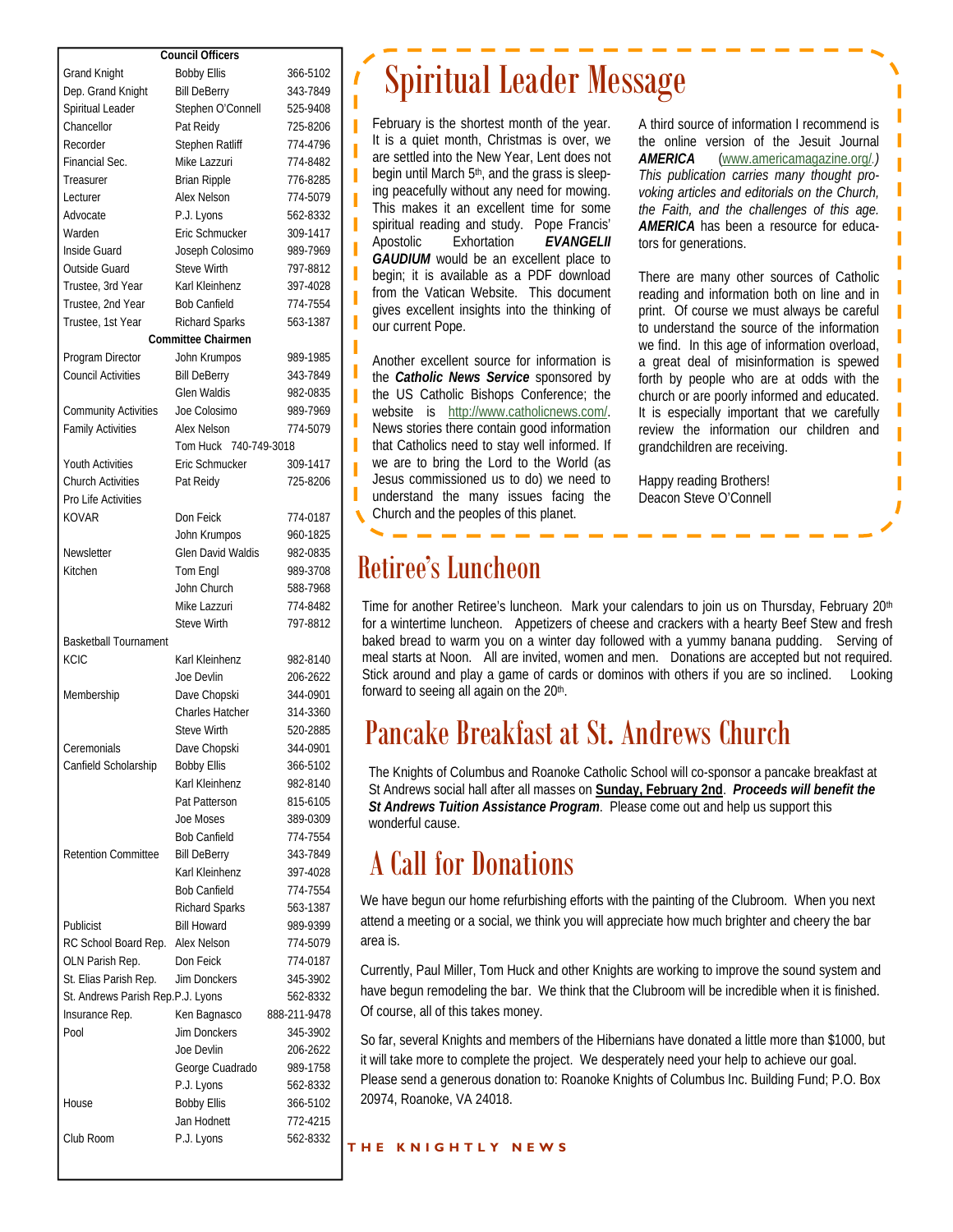**PAGE 3** 

### Report of the Program Director

The spring is a VERY active time for our Council!

The **Super Bowl** is Sunday, February 2nd. As always, we will be having our Super Bowl Party. Doors open at 5:30 PM. A football pool will be part of the festivities. Come and enjoy a party atmosphere as you enjoy the Super Bowl on our wide screen TV, and perhaps win a part of the pool!

some on our kitchen crew have some health issues and we are uncertain what snacks we will be serving.

The annual **Basketball Tournament** is scheduled for February 28<sup>th</sup> and March 9<sup>th</sup>. This event raises almost all of funds that our Council uses to assist the community youth organizations, so be generous with your time when called to help work on the tournament. Just as important, come and watch the teams as they battle for the trophies!

Our **KOVAR** drive will begin in March. We will be calling you to help us by taking a turn at the Kroger Stores!

Oh, and please bring your favorite snacks to share as 1 am sad to report that the Christmas/Epiphany Party was cancelled due to a lack of interest. While we did not require RSVPs for the event, we did ask you to call so we would have a headcount for the kitchen crew. The response was poor. If you had intended to attend but didn't get around to calling, please remember to call next time.



J. Edorn Thomas Patrick M. Minahan Kevin E. Legge Eugene M. Stupin John E. Wizorek Daniel A. Lofaro Jamie S. Elliott Valentino J. Sartini Randal J. Gatzke Gustavo Esperanza James M. D'Alelio Paul T. Miller Victor V. Baranauskas William E.J. McQuillan Jack T. Liddy George A. Cuadrado Christopher M. Lazzuri Patrick T. Reidy Daniel H. Roge Harvey L. Largen William G. Boucher Chas L. Nelson Timothy J. Rowe, Jr.

#### Eugene J. Jones, Jr. **Example 2. Jones, Jr. 2. International Secretary's Report**

Upon returning to the Commonwealth from a visit to family in Nova Scotia the Financial Secretary found 94 checks in the mail box from members who promptly submitted their dues for 2014. We have a total of 341 members in Council 562 of which all but 70 Honorary Life members are required to pay dues. I am sure I will get some additional dues payments before this is published but please submit your dues if you have not done it before your read this.

Your failure to promptly pay your dues results in rebilling you for those dues which is not only a use of my time but an expense for the Council. If you have problems with paying your dues, contact me or the Grand Knight to confidentially discuss the

issues and we may be able to assist you in continuing your membership in the Council and Order.

If you have decided that you no longer wish to be a member of Council 562 or transfer to another Council, I must have your resignation submitted in writing with your signature. This can be accomplished with a simple note and can be written on your dues notice and returned to me. Of course, The Grand Knight or I would like to discuss with you why you have decided to withdraw from the Order that has been called the "right hand of the Church" by Pope John Paul II.

Michael Lazzuri 774-8482.

#### Keep Christ in Christmas

The KCIC committee would like to thank all those who assisted in selling cards this year after Masses. Special thanks to Chuck Hatcher, Jim Sullivan, Paul Miller, Dave Chopski and Jim Donckers. Your help was greatly appreciated. We would also like to thank all those who supported the program by purchasing cards. Proceeds will go toward support for seminarians and RAM House.

Thanks,

Karl D. Kleinhenz, KCIC Chair